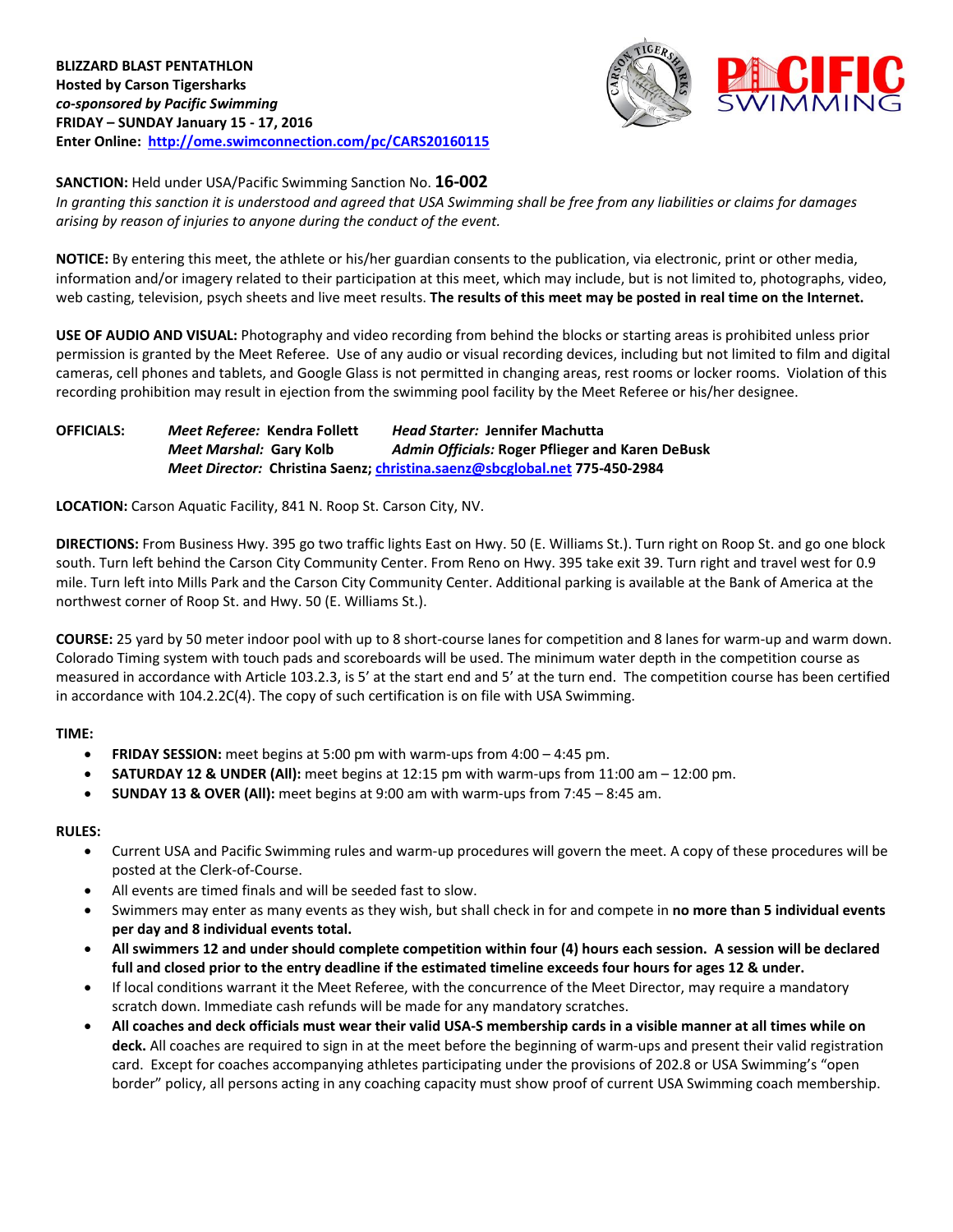#### **DISTANCE:**

- **Per Zone-4 policy, to be eligible to enter the 1650 freestyle, a swimmer must have previously established an official time in an event of 400y/400m or longer.**
- All swimmers entered in the 1650 freestyle must be **checked in by 5:00 pm on Friday otherwise they will be considered scratched from the event.**
- The 1650 freestyle will be swum alternating women's and men's heats.
- All swimmers in the 1650 freestyle must provide their own timers and lap counters.

**UNACCOMPANIED SWIMMERS:** Any USA-S athlete-member competing at the meet must be accompanied by a USA Swimming member-coach for the purposes of athlete supervision during warm-up, competition and warm-down. If a coach-member of the athlete's USA-S Club does not attend the meet to serve in said supervisory capacity, it is the responsibility of the swimmer or the swimmer's legal guardian to arrange for supervision by a USA-S member-coach. The Meet Director or Meet Referee may assist the swimmer in making arrangements for such supervision; however, it is recommended that such arrangements be made in advance of the meet by the athlete's USA-S Club Member-Coach.

**RACING START CERTIFICATION:** Swimmers must be certified by a USA-S member-coach as being proficient in performing a racing start, or must start the race in the water. It is the responsibility of the swimmer or the swimmer's legal guardian to ensure compliance with this requirement.

**RESTRICTIONS:** the following prohibitions apply to all areas of the meet venue including the pool deck, locker rooms, spectator seating, standing areas, and all areas used by swimmers during the meet and during warm-up period.

- No smoking or use of tobacco products.
- No sale or use of alcoholic beverages.
- No glass containers.
- No propane heaters.
- No animals except service animals.
- Changing into or out of swimsuits other than in locker rooms or other designated areas is prohibited.
- IMPORTANT: All floor and wall vents must be kept clear at all times to ensure proper air circulation in the facility.
- Closed areas on the pool deck may exist. Cooperation of swimmers, families and coaches is appreciated.
- Destructive devices, including but not limited to explosive devices and equipment, firearms (open or concealed), blades, knives, mace, stun guns and blunt objects are strictly prohibited in the swimming facility and its surrounding areas. If observed, the Meet Referee or his/her designee may ask that these devices be stored safely away from the public or removed from the facility. Noncompliance may result in the reporting to law enforcement authorities and ejection from the facility. Law enforcement officers (LEO) are exempt per applicable laws.

## **ELIGIBILITY:**

- Swimmers must be current athlete members of USA Swimming, and must enter their name and registration number exactly as they are shown in their USA Swimming Registration. If this is not done, it may be difficult to match the swimmer with the registration and times database. The meet host will check all swimmer registrations against the SWIMS database and if not found to be registered, the Meet Director shall accept the registration at the meet (a \$10 surcharge will be added to the regular registration fee). Duplicate registrations will be refunded by mail.
- Entries with **"NO TIME" will be ACCEPTED (Exception: 1650 Freestyle, see distance rules)**.
- Disabled swimmers are welcome to attend this meet and should contact the Meet Director or Meet Referee regarding and special accommodations on entry times and seeding per Pacific Swimming policy.
- Swimmers 19 years of age and over may compete in the meet for time only, no awards.
- The swimmer's age will be the age of the swimmer on the first day of the meet.

**ENTRIES:** Entries must be submitted using the swimmer's best short-course yards time for each event. All entry times must be submitted in yards. NO LATE ENTRIES OR DECK ENTRIES WILL BE ACCEPTED. NO REFUNDS will be given except in the case of a mandatory scratch-down. Entries will be accepted until the deadlines stated below, or until a session is full per the 4-hour rule, whichever occurs first.

**ENTRY FEES**: \$ 4.00 per individual event, \$ 9.00 participation fee per swimmer. All entry fees MUST be included with entry. NO REFUNDS will be given except in the case of a mandatory scratch-down.

**ONLINE ENTRIES:** To enter online go to **<http://ome.swimconnection.com/pc/CARS20160115>** to receive an immediate entry confirmation. The "billing information" email should be brought to the meet as proof of entry. This method requires payment by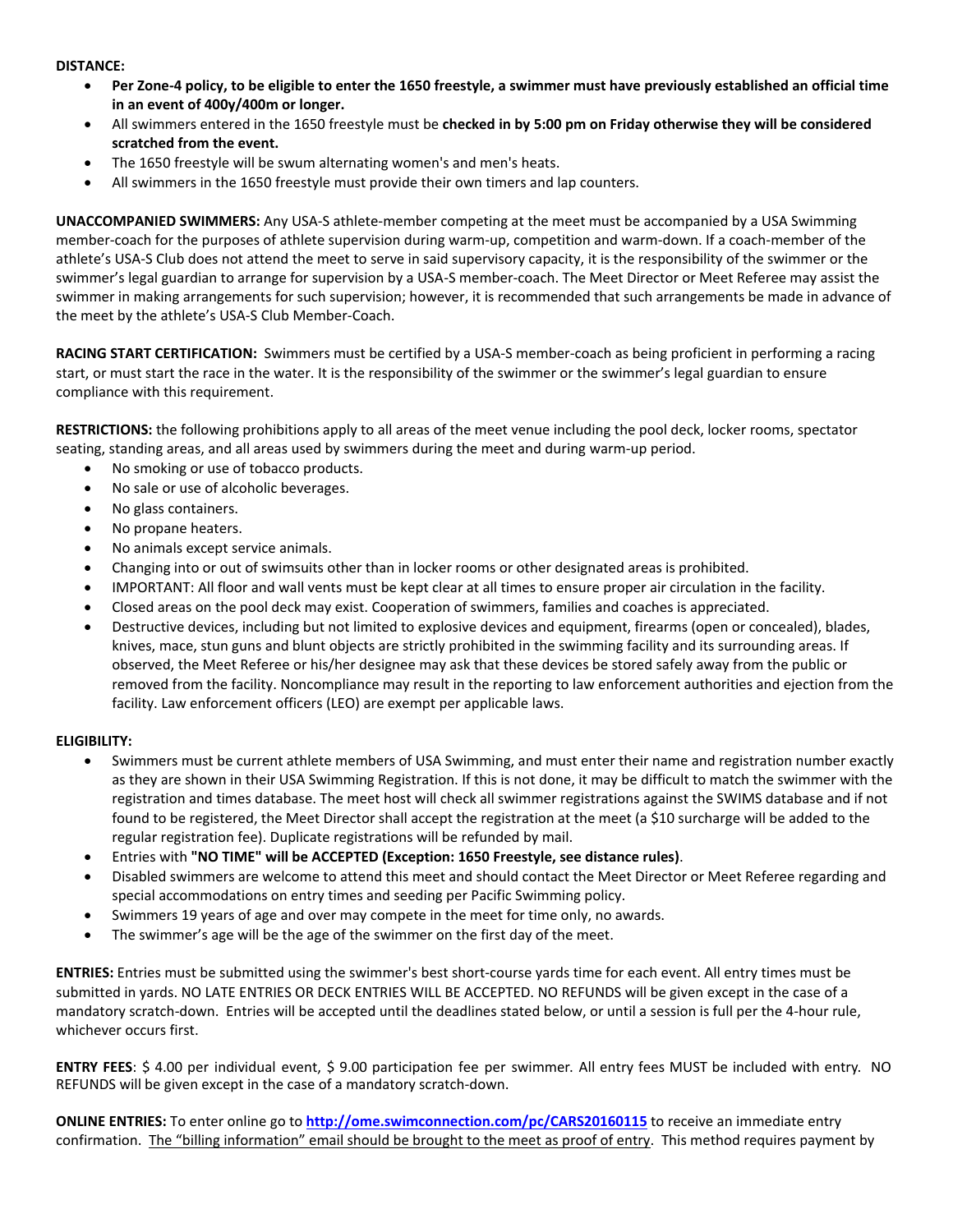credit card. Swim Connection, LLC charges a processing fee for this service, equal to \$1 per swimmer plus 5% of the total Entry Fees. Please note that the processing fee is a separate fee from the Entry Fees. If you do not wish to pay the processing fee, enter the meet using a mail entry. **Entering online is a convenience, is completely voluntary, and is in no way required or expected of a swimmer by Pacific Swimming.** Online entries will be accepted through Wednesday, **January 6, 2016 11:59PM or until a session is full.**

**MAILED OR HAND DELIVERED ENTRIES**: Entries must be on the attached consolidated entry form. Forms must be filled out completely and printed clearly with swimmers best yards time. Entries must be postmarked by midnight, Monday, **January 4, 2016** or hand delivered by 6:30 p.m. Wednesday, **January 6, 2016, and may be rejected if a session is already full**.

**Make check payable to**: **Carson Tigersharks Mail entries to**: **Becki Boehnke Hand deliver entries to: Becki Boehnke**

**PO Box 1876** 841 N. Roop St  **Carson City, NV 89702 Carson City, NV 89701**

**CHECK-IN**: The meet will be deck seeded. Swimmers must check-in at the Clerk of Course. No event shall be closed more than 30 minutes before the scheduled start of the session. Close of check-in for all events shall be no earlier than 60 minutes before the estimated time of the start of the first heat of the event. Swimmers who do not check-in will not be allowed to compete in the event.

**SCRATCHES:** Any swimmer not reporting for or competing in an individual event shall not be penalized. Swimmers who must withdraw from an event after it is seeded are requested to inform the referee immediately.

AWARDS: Ribbons will be awarded for 1<sup>st</sup>-8<sup>th</sup> place for individual events in the 6 & Under, 7-8, 9-10 and 11-12 age groups on Friday, Saturday and Sunday. Pentathlon awards will be given for  $1^{st}$ -8<sup>th</sup> place for the following ages: 6 & Under, 7-8, 9-10, 11-12, 13-14, 15-16, 17-18.

**SCORING:** Points will be awarded for the pentathlon awards (Saturday & Sunday events **ONLY**) by place in each event as follows: 32 points for 1<sup>st</sup> place, 29 points for 2<sup>nd</sup> place, 28 points for 3<sup>rd</sup> place, etc....Individual high point will determine overall pentathlon placing in each age. Only the top 30 swimmers for each age will be scored. In the event of a tie for the 9-10 and 11-12 age groups the 100 IM will be used to determine the places of the tied swimmers. In the event of a tie for the 13 & Overs the 200 IM will be used to break ties. In the 8 & Under ages, the 100 freestyle will be used to break ties. Friday's events will not be scored for the pentathlon but awarded for the 12 & Unders.

**ADMISSION:** Free. A 3-day meet program will be available for a fee.

**SNACK BAR:** A snack bar will be available during the meet.

**HOSPITALITY:** Limited hospitality will be available to all working officials and coaches.

**MINIMUM OFFICIALS:** All available USA Swimming member certified officials are welcomed and encouraged to work at this meet. As the number of certified officials allows, interested parents/trainees are also welcome to shadow working officials for education and/or mentoring. Participating clubs are *requested* to provide at least the following number of certified and carded officials for each session:

| Club swimmers entered in session: | Trained and carded officials requested |
|-----------------------------------|----------------------------------------|
| $1 - 10$                          |                                        |
| $11 - 25$                         | 1                                      |
| 26-50                             | າ                                      |
| $51 - 75$                         | 3                                      |
| 76-100                            | 4                                      |
| 101 or more                       |                                        |

**TIMERS:** Clubs will be assigned lanes based on the number of swimmers from each club (host club will not be expected to time).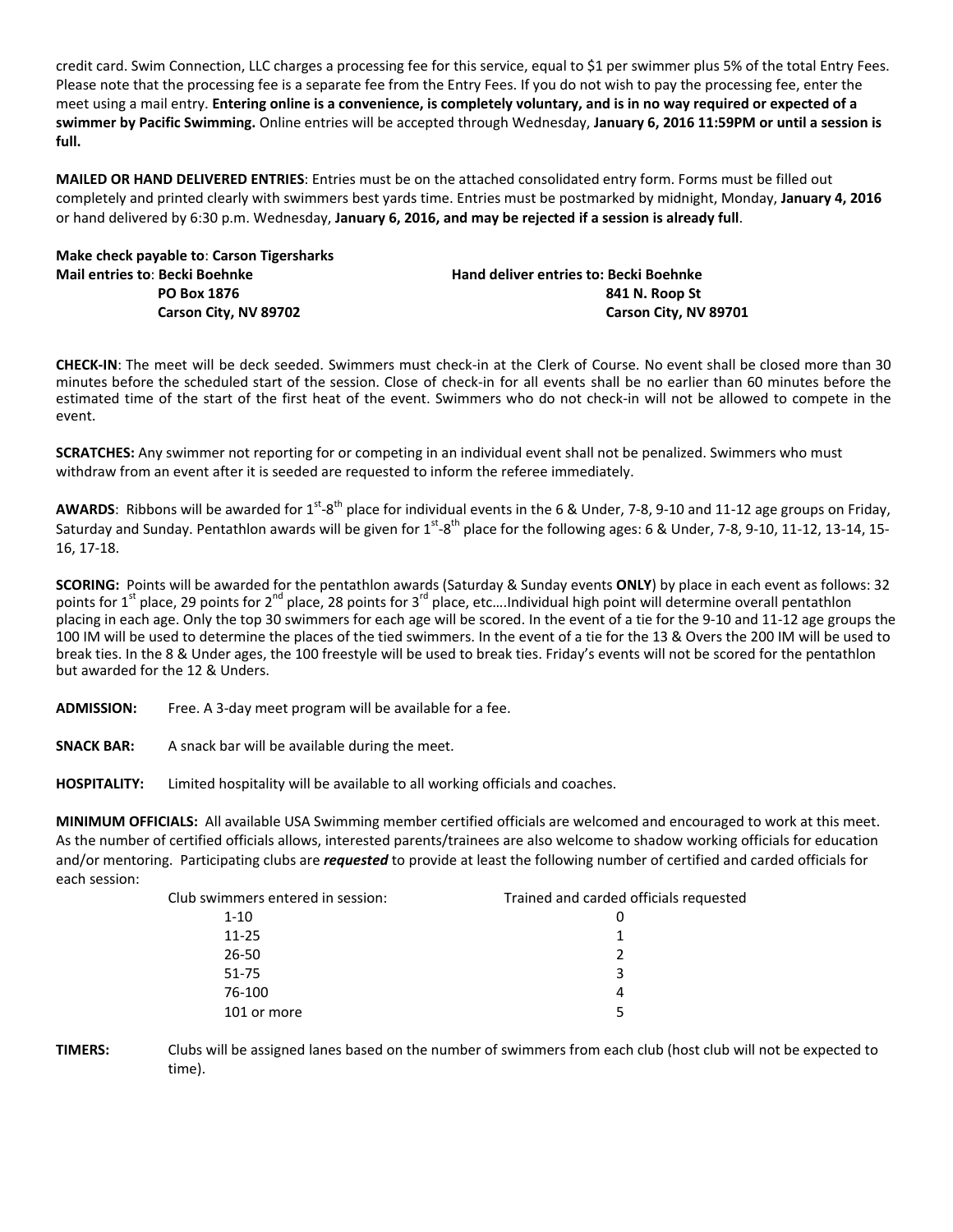#### **EVENT SUMMARY:**

| <b>FRIDAY</b>                                    |           |                      |           | <b>SATURDAY</b> | <b>SUNDAY</b> |            |            |
|--------------------------------------------------|-----------|----------------------|-----------|-----------------|---------------|------------|------------|
| $9 - 10$                                         | $11 - 12$ | <b>13 &amp; Over</b> | 8 & Under | $9 - 10$        | $11 - 12$     | 13-14      | 15 & Over  |
| 500 Free*                                        | 100 Free  | 500 Free*            | 25 Fly    | 50 Fly          | 50 Fly        | 100 Fly    | $100$ Fly  |
|                                                  | 500 Free* | 1650 Free#           | 25 Back   | 50 Back         | 50 Back       | 100 Back   | 100 Back   |
|                                                  |           |                      | 25 Breast | 50 Breast       | 50 Breast     | 100 Breast | 100 Breast |
|                                                  |           |                      | 25 Free   | 50 Free         | 50 Free       | 100 Free   | 100 Free   |
| *The 500 free will be swum 9-10 and 11 &<br>over |           | 100 Free             | 100 IM    | 100 IM          | 200 IM        | 200 IM     |            |

# **ORDER OF EVENTS:**

| <b>WOMEN'S</b>             | <b>DESCRIPTION</b> | MEN'S                    |                |  |  |  |  |  |  |
|----------------------------|--------------------|--------------------------|----------------|--|--|--|--|--|--|
| <b>EVENT#</b>              | <b>AGE GROUP</b>   | <b>EVENT</b>             | <b>EVENT#</b>  |  |  |  |  |  |  |
| Friday, January 15, 2016   |                    |                          |                |  |  |  |  |  |  |
| $\mathbf{1}$               | $11 - 12$          | 100 Freestyle            | $\overline{2}$ |  |  |  |  |  |  |
| 3                          | $9 - 10$           | 500 Freestyle            | $\overline{4}$ |  |  |  |  |  |  |
| $\overline{5}$             | 11 & Over          | 500 Freestyle            | 6              |  |  |  |  |  |  |
| 7#                         | 13 & Over          | 1650 Freestyle#          | 8#             |  |  |  |  |  |  |
| Saturday, January 16, 2016 |                    |                          |                |  |  |  |  |  |  |
| 9                          | $11 - 12$          | 50 Butterfly             | 10             |  |  |  |  |  |  |
| 11                         | $9 - 10$           | 50 Butterfly             | 12             |  |  |  |  |  |  |
| 13                         | 8 & Under          | 25 Butterfly             | 14             |  |  |  |  |  |  |
| 15                         | $11 - 12$          | 50 Backstroke            | 16             |  |  |  |  |  |  |
| 17                         | $9 - 10$           | 50 Backstroke            | 18             |  |  |  |  |  |  |
| 19                         | 8 & Under          | 25 Backstroke            | 20             |  |  |  |  |  |  |
| 21                         | $11 - 12$          | 50 Breaststroke          | 22             |  |  |  |  |  |  |
| 23                         | $9 - 10$           | 50 Breaststroke          | 24             |  |  |  |  |  |  |
| 25                         | 8 & Under          | 25 Breaststroke          | 26             |  |  |  |  |  |  |
| 27                         | $11 - 12$          | 50 Freestyle             | 28             |  |  |  |  |  |  |
| 29                         | $9 - 10$           | 50 Freestyle             | 30             |  |  |  |  |  |  |
| 31                         | 8 & Under          | 25 Freestyle             | 32             |  |  |  |  |  |  |
| 33                         | $11 - 12$          | 100 IM                   | 34             |  |  |  |  |  |  |
| 35                         | $9 - 10$           | 100 IM                   | 36             |  |  |  |  |  |  |
| 37                         | 8 & Under          | 100 Freestyle            | 38             |  |  |  |  |  |  |
|                            |                    | Sunday, January 17, 2016 |                |  |  |  |  |  |  |
| 39                         | 13-14              | 100 Butterfly            | 40             |  |  |  |  |  |  |
| 41                         | 15 & Over          | 100 Butterfly            | 42             |  |  |  |  |  |  |
| 43                         | 13-14              | 100 Backstroke           | 44             |  |  |  |  |  |  |
| 45                         | 15 & Over          | 100 Backstroke           | 46             |  |  |  |  |  |  |
| 47                         | 13-14              | 100 Breaststroke         | 48             |  |  |  |  |  |  |
| 49                         | 15 & Over          | 100 Breaststroke         | 50             |  |  |  |  |  |  |
| 51                         | $13 - 14$          | 100 Freestyle            | 52             |  |  |  |  |  |  |
| 53                         | 15 & Over          | 100 Freestyle            | 54             |  |  |  |  |  |  |
| 55                         | $13 - 14$          | 200 IM<br>56             |                |  |  |  |  |  |  |
| 57                         | 15 & Over          | 200 IM                   | 58             |  |  |  |  |  |  |

**# A previous official time in an event 400y/400m or longer is required to enter the 1650 freestyle. The 1650 freestyle will alternate women's and men's heats, and swimmers must provide their own timers and lap counters.**